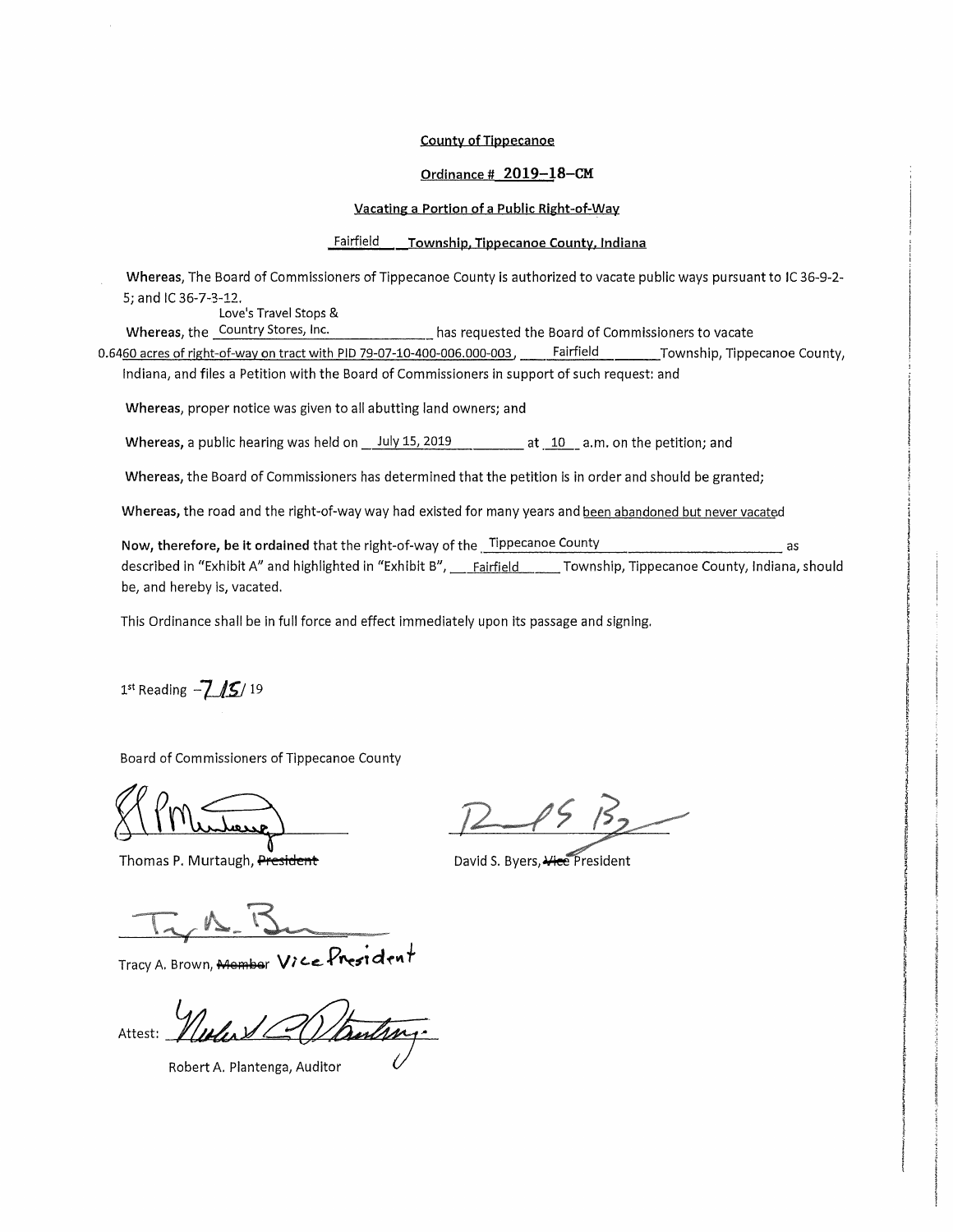2nd Reading  $-\frac{7}{5}$ /19

 $\bar{\bar{z}}$ 

Board of Commissioners of Tippecanoe County

Thomas P. Murtaugh, President

David S. Byers, Vice President land of the contract of the contract of the contract of the contract of the contract of the contract of the contract of the contract of the contract of the contract of the contract of the contract of the contract of the co

 $T_{\gamma_{\alpha}}A.$ 

Tracy A. Brown, Member Vice President

Nautroz Attest: <u>Wale</u>

Robert A. Plantenga, Auditor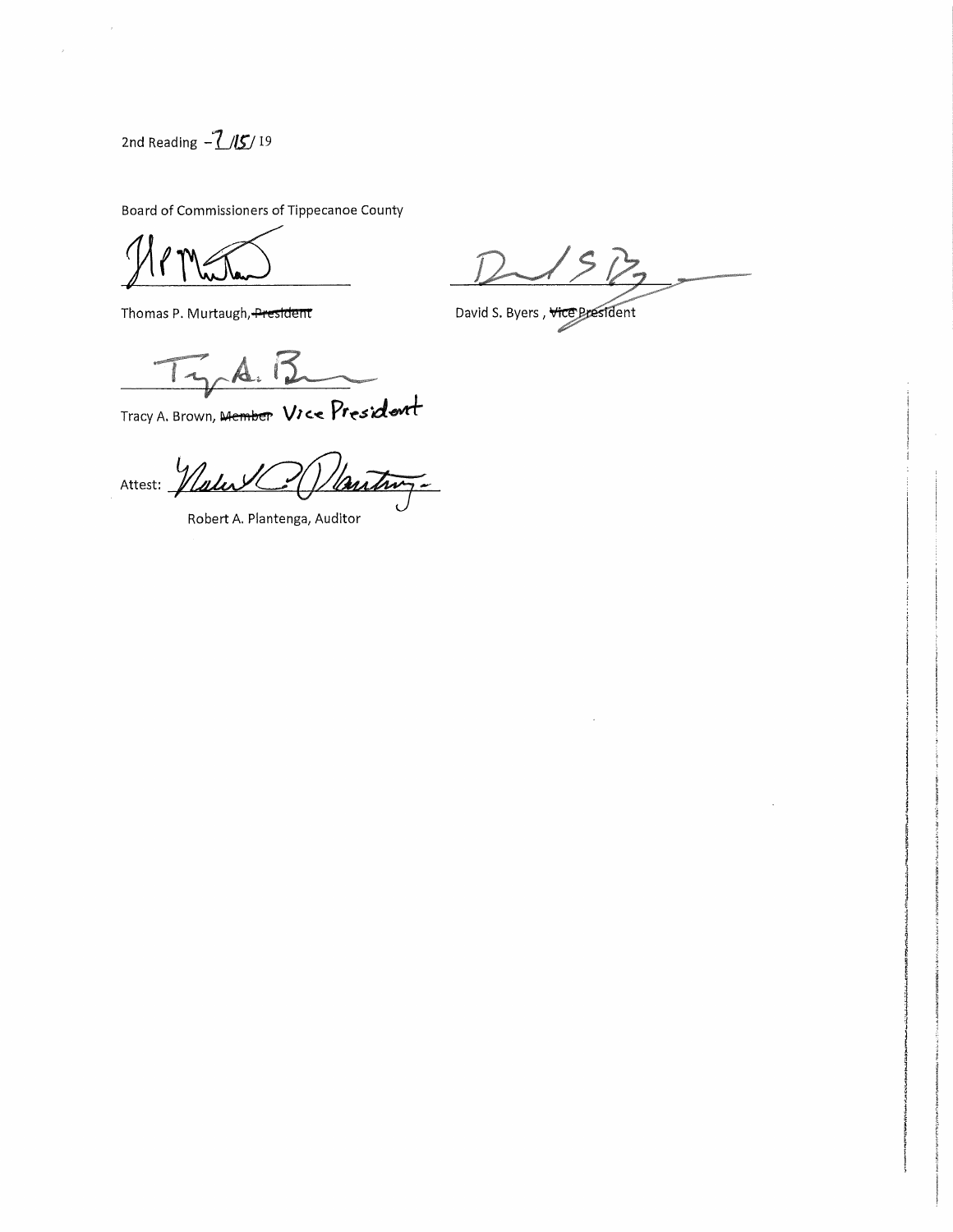# LEGAL DESCRIPTION

SITUA TED IN THE SOUTHEAST FRACTIONAL QUARTER OF SECTION 10, TOWNSHIP 23 NORTH, RANGE 4 WEST STA TE OF INDIANA, TIPPECANOE COUNTY, FAIRFIELD TOWNSHIP AND DESCRIBED AS FOLLOWS:

COMMENCING AT A FOUND CONCRETE RIGHT OF WAY MONUMENT ALONG THE SOUTHEASTERLY RIGHT OF WAY OF STATE ROUTE 25 (SCHUYLER AVENUE), SOUTH 51° 38' 23" WEST, A DISTANCE OF 108.24 FEET TO A POINT IN SAID RIGHT OF WAY LINE, SAID POINTALSO BEING THE EAST RIGHT OF WAYLINE OF COUNTY ROAD AS SHOWN ON STATE ROAD NO. 25, SECTION C, F.A. PROJECT NO. F-243 RECORD PLANS, SAID POINT ALSO BEING THE POINT OF BEGINNING FOR THE HEREIN DESCRIBED TRACT OF LAND;

THENCE WITH SAID EAST RIGHT OF WAYLINE, THROUGH A TRACT OF LAND CONVEYED TO STEINER PROPERTIES, LLC BY INSTRUMENT NUMBER 02022875, SOUTH 11° 23' 18" EAST, A DISTANCE OF 100.68 FEET TO A POINT;

THENCE CONTINUING WITH SAID COUNTY ROAD RIGHT OF WAY LINE, SOUTH 59° 38'41" EAST, A DISTANCE OF 308.31 FEET TO A POINT IN THE SOUTHWESTERLY RIGHT OF WAY LINE OF COUNTY ROAD E 200 N AS DESCRIBED IN BOOK 236, PAGE 355;

THENCE CONTINUING WITH SAID COUNTY ROAD E 200 N RIGHT OF WAY. NORTH 54° 07' 29" EAST, A DISTANCE OF 25.60 FEET TO A POINT IN THE RIGHT OF WAY LINE OF COUNTY ROAD E 200 N;

THENCE WITH SAID RIGHT OF WAYLINE OF COUNTYROAD E 200 N, SOUTH 35° 52'31" EAST, A DISTANCE OF 165.97 FEET TO A POINT IN THE SOUTHERLY RIGHT OF COUNTY ROAD;

THENCE LEAVING SAID RIGHT OF WAY LINE OF COUNTY ROAD E 200 N, AND WITH SAID SOUTHERLYAND WESTERLY RIGHT OF WAY LINES OF COUNTY ROAD, THE FOLLOWING THREE COURSES:

- 
- {1) NORTH 62° 16'17" WEST, A DISTANCE OF 396.02 FEET TO A POINT; WITH A CURVE TO THE RIGHT HAVING A RADIUS OF 150.00 FEET AND A CHORD BEARING NORTH 38° 57'22" WEST, A CHORD DISTANCE OF 118.74 FEET TO A POINT;
- (3) NORTH 15° 38' 28" WEST, A DISTANCE OF 68.47 FEET TO A POINT IN THE RIGHT OF STATE ROUTE 25 (SCHUYLER ROAD);

THENCE WITH STATE ROUTE 25 RIGHT OF WAY LINE, NORTH 51° 38' 23" EAST, A DISTANCE OF 50.66 FEET TO THE POINT OF BEGINNING;

CONTAINING 0.6460 ACRES AND SHOWN ON EXHIBIT 8;

BEARINGS BASED ON INDIANA STATE PLANE WEST COORDINATE SYSTEM.

|                        | RIGHT OF WAY VACATION                           |           |                                               |  |
|------------------------|-------------------------------------------------|-----------|-----------------------------------------------|--|
|                        |                                                 | EXHIBIT A |                                               |  |
|                        | COUNTY ROAD E 200 N<br><b>TIPPECANOE COUNTY</b> |           | SEC, 10, TWP, 23 N, R 4 W<br>STATE OF INDIANA |  |
| SCALE:<br>$1" = 100'$  |                                                 |           | JUNE 6, 2019                                  |  |
| DESIGN:<br>N/A         |                                                 |           | JOB NO.:<br>755857                            |  |
| DRAWN:<br><b>DMT</b>   |                                                 |           | SHEET NO.:                                    |  |
| CHECKED:<br><b>MJW</b> | <b>WWW.CESOINC.COM</b>                          |           | ΩF                                            |  |